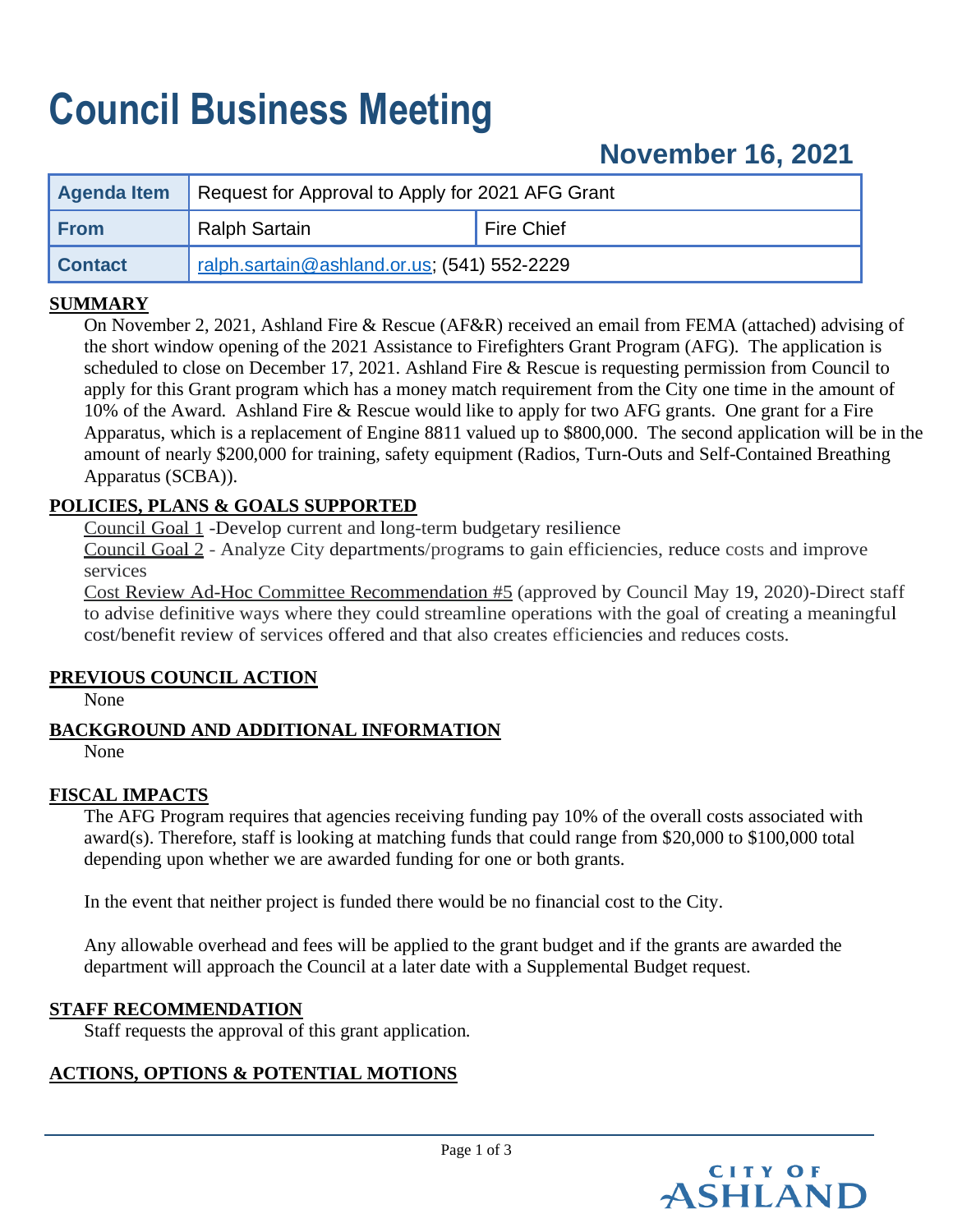I move to approve Ashland Fire & Rescue's applications to FEMA's Assistance to Firefighters Grant Program for the purpose of funding the purchase of a replacement fire apparatus and for personal protective equipment and training funds.

#### . **REFERENCES & ATTACHMENTS**



#### **APPLICATION PERIOD OPENS MONDAY, NOVEMBER 8, 2021, for fiscal year (FY) 2021 ASSISTANCE TO FIREFIGHTERS GRANT (AFG) PROGRAM**

The FY 2021 AFG application period will open on **Monday, November 8, 2021, at 8:00 a.m. ET** and will close on **Friday, December 17, 2021, at 5:00 p.m. ET**.

Start planning your FY 2021 AFG grant application now by reviewing the Notice of Funding Opportunity (NOFO) on the AFG [website](https://urldefense.us/v3/__https:/lnks.gd/l/eyJhbGciOiJIUzI1NiJ9.eyJidWxsZXRpbl9saW5rX2lkIjoxMDAsInVyaSI6ImJwMjpjbGljayIsImJ1bGxldGluX2lkIjoiMjAyMTExMDIuNDgyODYyNjEiLCJ1cmwiOiJodHRwczovL3d3dy5mZW1hLmdvdi9tZWRpYS1jb2xsZWN0aW9uL2Z5LTIwMjEtYXNzaXN0YW5jZS1maXJlZmlnaHRlcnMtZ3JhbnQtYWZnLWFwcGxpY2F0aW9uLWd1aWRhbmNlLW1hdGVyaWFscyJ9.SJjiB880f_JmR4hCYYU_ZagJ_9GZruhG9XjMOavfxnw/s/1356858143/br/116510277199-l__;!!BClRuOV5cvtbuNI!SjHxizjswr0chYHNco1o1VhLGrJ6QRsMuxrpdPno7WJw4VnOduCoXcMsXKkMmNtV-z54SA$) .

*Fire Grants Help Desk***:** *If you have questions about the NOFO, call or email the Fire Grants Help Desk. The toll-free number is 1-866-274-0960; the e-mail address for questions is*  [firegrants@fema.dhs.gov.](mailto:firegrants@fema.dhs.gov)*The Fire Grants Help Desk is open Monday – Friday, 8 a.m. – 4:30 p.m. ET.* 

# **FY 2021 AFG GRANT PROGRAM WORKSHOPS**

For applicants interested in learning how to apply for funding under the AFG program, we are hosting a series of workshops covering the AFG application process. These workshop will outline important information and reminders about cost share requirements, program priorities, eligible costs, how to navigate the grant application, and tips for preparing an AFG application.

#### **AFG Workshop Schedule can be found on the AFG website at**

**[https://www.fema.gov/grants/preparedness/firefighters/workshops](https://urldefense.us/v3/__https:/lnks.gd/l/eyJhbGciOiJIUzI1NiJ9.eyJidWxsZXRpbl9saW5rX2lkIjoxMDEsInVyaSI6ImJwMjpjbGljayIsImJ1bGxldGluX2lkIjoiMjAyMTExMDIuNDgyODYyNjEiLCJ1cmwiOiJodHRwczovL3d3dy5mZW1hLmdvdi9ncmFudHMvcHJlcGFyZWRuZXNzL2ZpcmVmaWdodGVycy93b3Jrc2hvcHMifQ.9ehoQF4WLPSsoIJ0CogrmLJoWDmIfBYMlKqbKWs7PHM/s/1356858143/br/116510277199-l__;!!BClRuOV5cvtbuNI!SjHxizjswr0chYHNco1o1VhLGrJ6QRsMuxrpdPno7WJw4VnOduCoXcMsXKkMmNtLQ4_p2w$)** 

# **SAM.GOV REGISTRATION IS REQUIRED TO APPLY AND RECEIVE GRANTS**

All eligible applicants *must* be registered and active in the System for Award Management (SAM) **before** you can start an application. Per 2 CFR § 25.205, FEMA may not make an award to an entity until the entity has complied with the requirements to provide a valid DUNS number and maintain an active SAM.gov registration with current information. To register, or validate your SAM.gov information, please visit: [https://www.sam.gov/SAM/.](https://urldefense.us/v3/__https:/lnks.gd/l/eyJhbGciOiJIUzI1NiJ9.eyJidWxsZXRpbl9saW5rX2lkIjoxMDIsInVyaSI6ImJwMjpjbGljayIsImJ1bGxldGluX2lkIjoiMjAyMTExMDIuNDgyODYyNjEiLCJ1cmwiOiJodHRwczovL3d3dy5zYW0uZ292L1NBTS8ifQ.wypSPK1VGTgo0oGKjhj6xkCdpwwKCzLpKQ_6E02FWno/s/1356858143/br/116510277199-l__;!!BClRuOV5cvtbuNI!SjHxizjswr0chYHNco1o1VhLGrJ6QRsMuxrpdPno7WJw4VnOduCoXcMsXKkMmNvC3aiApg$)